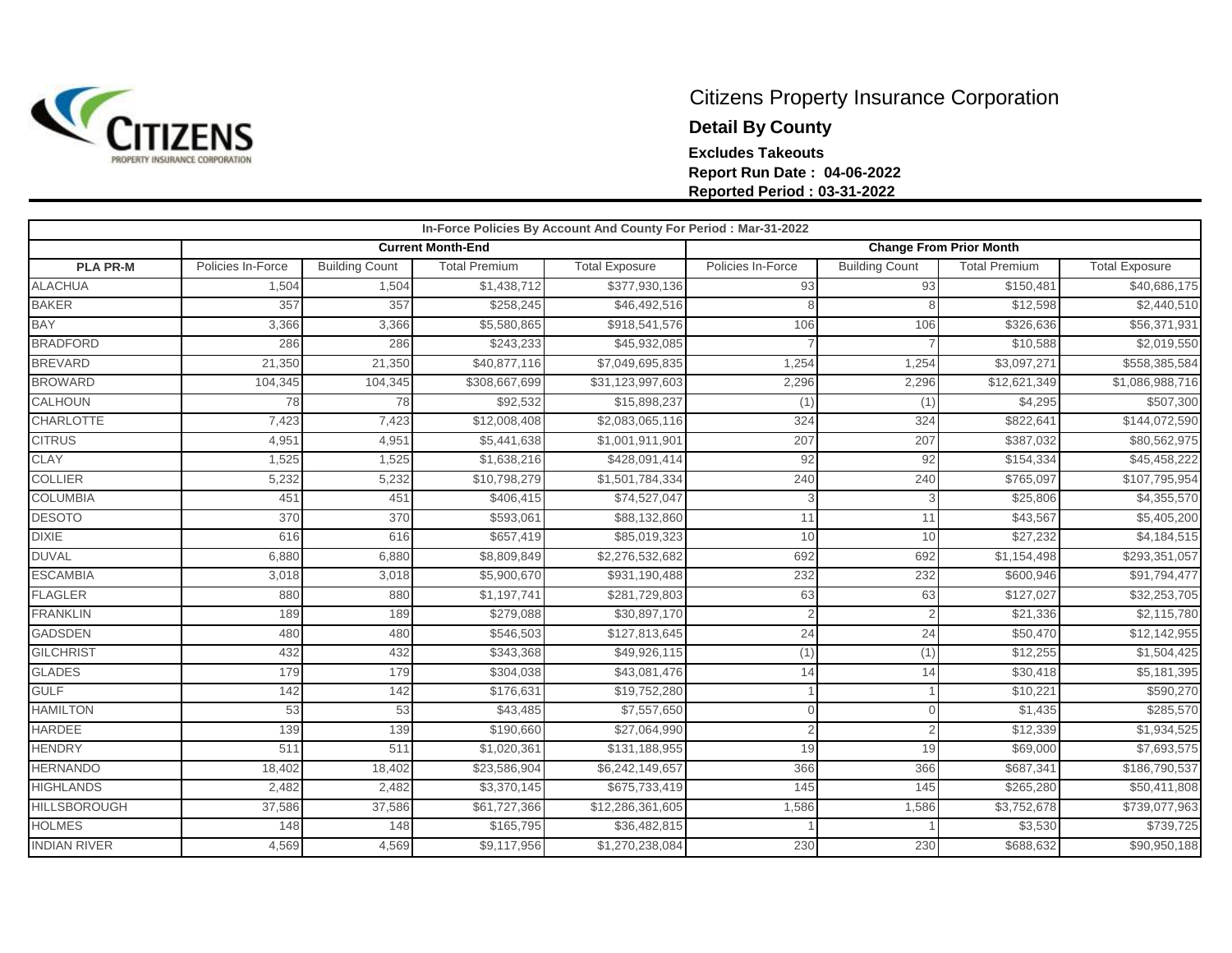| <b>JACKSON</b>      | 438               | 438                   | \$541,760            | \$113,924,863         |                   | 6                     | \$15,002             | \$3,310,653           |
|---------------------|-------------------|-----------------------|----------------------|-----------------------|-------------------|-----------------------|----------------------|-----------------------|
| <b>JEFFERSON</b>    | 200               | 200                   | \$172,878            | \$30,862,623          |                   |                       | \$16,814             | \$3,634,980           |
| LAFAYETTE           | 87                | 87                    | \$71,198             | \$9,721,485           |                   |                       | (\$722               | (\$219,665)           |
| LAKE                | 4,172             | 4,172                 | \$4,790,290          | \$1,131,126,599       | 250               | 250                   | \$423,715            | \$109,719,873         |
| LEE                 | 15,297            | 15,297                | \$23,886,195         | \$3,769,778,320       | 785               | 785                   | \$1,906,138          | \$319,207,114         |
| LEON                | 1,631             | 1,631                 | \$1,511,110          | \$455,222,334         | 81                | 81                    | \$111,724            | \$34,260,366          |
| LEVY                | 1,167             | 1,167                 | \$1,085,451          | \$154,329,440         | 15                | 15                    | \$50,911             | \$7,392,990           |
| <b>LIBERTY</b>      | 83                | 83                    | \$68,291             | \$11,632,390          | (2)               | (2)                   | \$1,860              | \$196,450             |
| <b>MADISON</b>      | 126               | 126                   | \$99,008             | \$15,995,264          | (1)               | (1)                   | \$1,053              | \$34,045              |
| <b>MANATEE</b>      | 9,156             | 9,156                 | \$13,323,828         | \$2,410,870,720       | 354               | 354                   | \$815,862            | \$162,684,219         |
| <b>MARION</b>       | 3,025             | 3,025                 | \$2,995,345          | \$710,711,440         | 195               | 195                   | \$314,948            | \$80,784,214          |
| <b>MARTIN</b>       | 4,682             | 4,682                 | \$13,617,325         | \$1,595,405,581       | 234               | 234                   | \$905,143            | \$99,857,302          |
| MIAMI-DADE          | 132,085           | 132,085               | \$430,403,369        | \$36,719,284,562      | 1,961             | 1,961                 | \$12,629,056         | \$998,959,296         |
| MONROE              | 293               | 293                   | \$244,517            | \$73,160,652          | 10                | 10                    | \$16,499             | \$5,947,449           |
| NASSAU              | 764               | 764                   | \$790,656            | \$142,251,827         | 13                | 13                    | \$37,325             | \$5,082,110           |
| <b>OKALOOSA</b>     | 4,482             | 4,482                 | \$9,762,877          | \$1,592,536,191       | 271               | 271                   | \$765,320            | \$116,500,311         |
| <b>OKEECHOBEE</b>   | 453               | 453                   | \$772,532            | \$109,817,632         | 20                | 20                    | \$48,928             | \$6,791,815           |
| ORANGE              | 18,226            | 18,226                | \$29,034,752         | \$6,386,455,546       | 1,464             | 1,464                 | \$2,822,204          | \$569,600,949         |
| <b>OSCEOLA</b>      | 7,593             | 7,593                 | \$11,477,181         | \$2,639,395,618       | 659               | 659                   | \$1,197,156          | \$260,429,377         |
| PALM BEACH          | 57,560            | 57,560                | \$153,171,173        | \$18,467,912,750      | 2,127             | 2,127                 | \$8,539,974          | \$916,652,598         |
| PASCO               | 21,785            | 21,785                | \$28,850,496         | \$6,180,104,578       | 595               | 595                   | \$1,493,012          | \$273,314,770         |
| <b>PINELLAS</b>     | 82,275            | 82,275                | \$134,199,680        | \$24,571,620,410      | 1,825             | 1,825                 | \$4,953,672          | \$796,827,937         |
| <b>POLK</b>         | 6,071             | 6,071                 | \$9,355,930          | \$1,784,803,466       | 485               | 485                   | \$996,976            | \$189,385,795         |
| <b>PUTNAM</b>       | 781               | 781                   | \$706,631            | \$124,369,392         | 33                | 33                    | \$55,223             | \$11,209,756          |
| <b>SANTA ROSA</b>   | 2,795             | 2,795                 | \$5,375,862          | \$895,576,801         | 176               | 176                   | \$462,525            | \$82,002,230          |
| <b>SARASOTA</b>     | 7,408             | 7,408                 | \$10,396,719         | \$1,942,874,278       | 285               | 285                   | \$718,781            | \$134,441,159         |
| <b>SEMINOLE</b>     | 5,788             | 5,788                 | \$8,830,168          | \$2,195,785,562       | 614               | 614                   | \$1,093,408          | \$254,519,386         |
| <b>ST JOHNS</b>     | 2,262             | 2,262                 | \$2,961,000          | \$687,016,523         | 113               | 113                   | \$218,116            | \$49,348,805          |
| <b>ST LUCIE</b>     | 10,562            | 10,562                | \$22,188,268         | \$3,302,132,721       | 673               | 673                   | \$1,883,073          | \$269,315,269         |
| <b>SUMTER</b>       | 620               | 620                   | \$637,206            | \$125,293,749         | 25                | 25                    | \$44,805             | \$10,565,472          |
| <b>SUWANNEE</b>     | 322               | 322                   | \$270,584            | \$36,814,909          |                   |                       | \$13,744             | \$2,211,710           |
| <b>TAYLOR</b>       | 744               | 744                   | \$873,998            | \$118,178,330         |                   |                       | \$32,299             | \$4,482,740           |
| <b>UNION</b>        | 99                | 99                    | \$95,819             | \$17,284,773          |                   |                       | \$11,744             | \$2,016,510           |
| <b>VOLUSIA</b>      | 7,565             | 7,565                 | \$9,740,749          | \$2,209,598,894       | 593               | 593                   | \$1,055,557          | \$249,146,417         |
| <b>WAKULLA</b>      | 403               | 403                   | \$425,838            | \$62,887,140          |                   | 5                     | \$27,151             | \$4,593,325           |
| <b>WALTON</b>       | 567               | 567                   | \$718,937            | \$99,657,179          |                   |                       | \$40,362             | \$5,796,250           |
| WASHINGTON          | 228               | 228                   | \$283,406            | \$41,736,205          |                   |                       | \$11,229             | \$1,758,765           |
| Total               | 639,739           | 639,739               | \$1,439,213,425      | \$190,214,851,564     | 21,926            | 21,926                | \$69,666,920         | \$9,697,815,489       |
|                     |                   |                       |                      |                       |                   |                       |                      |                       |
| <b>COASTAL PR-W</b> | Policies In-Force | <b>Building Count</b> | <b>Total Premium</b> | <b>Total Exposure</b> | Policies In-Force | <b>Building Count</b> | <b>Total Premium</b> | <b>Total Exposure</b> |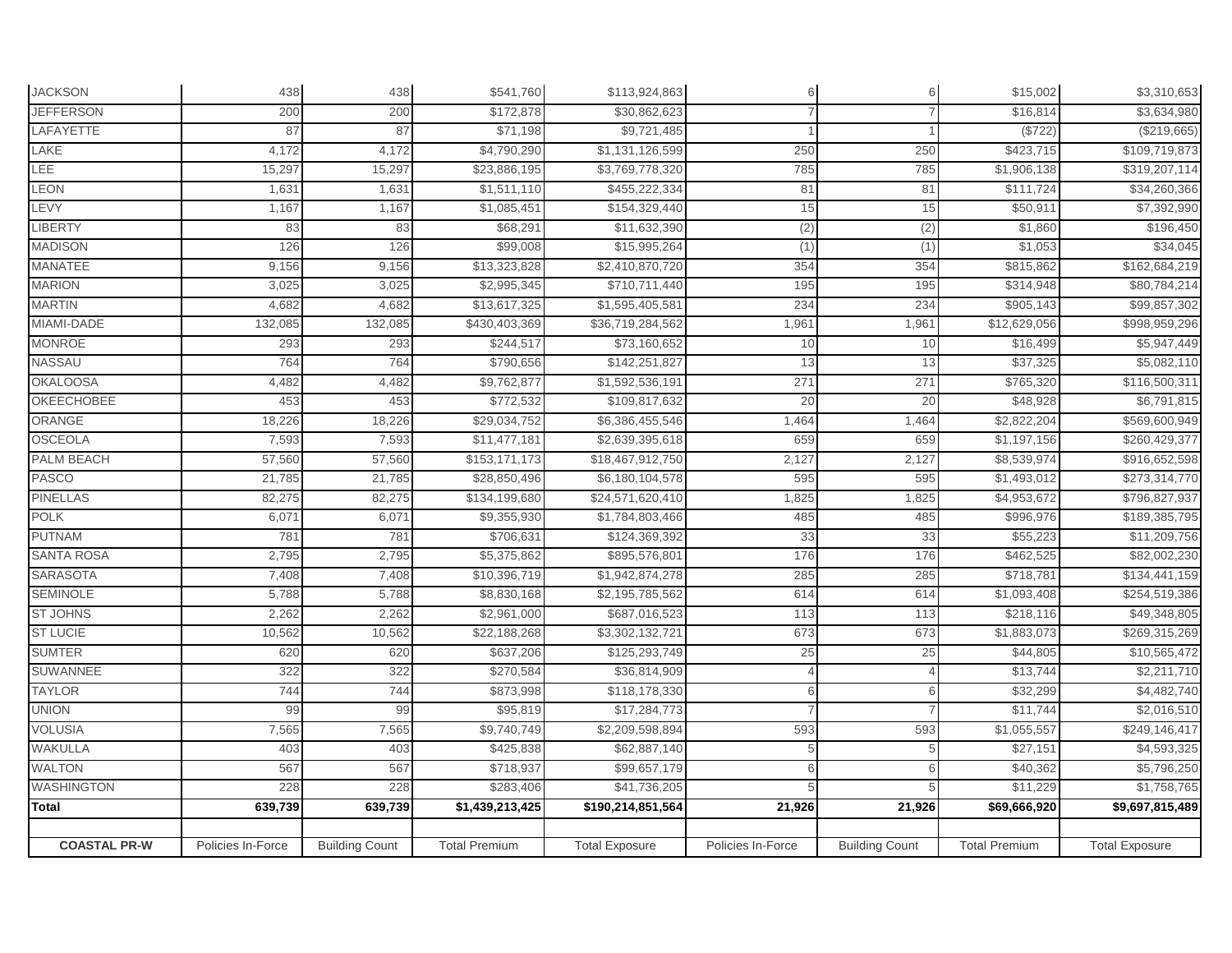| BAY                 | 624               | 624                   | \$1,184,837          | \$195,643,349         |                   |                       | \$19,545             | \$4,699,865           |
|---------------------|-------------------|-----------------------|----------------------|-----------------------|-------------------|-----------------------|----------------------|-----------------------|
| <b>BREVARD</b>      | 374               | 374                   | \$663,017            | \$137,928,008         |                   |                       | \$33,348             | \$4,148,920           |
| <b>BROWARD</b>      | 12,424            | 12,424                | \$32,391,995         | \$4,884,250,132       | 129               | 129                   | \$678,205            | \$85,950,785          |
| <b>CHARLOTTE</b>    | 297               | 297                   | \$782,984            | \$140,481,495         |                   | $\Delta$              | \$7,145              | \$270,895             |
| <b>COLLIER</b>      | 926               | 926                   | \$2,147,315          | \$406,856,199         |                   |                       | \$36,079             | \$5,450,458           |
| <b>DUVAL</b>        | 222               | 222                   | \$267,291            | \$111,398,620         |                   |                       | \$5,864              | \$1,478,570           |
| <b>ESCAMBIA</b>     | 1,740             | 1,740                 | \$3,790,978          | \$811,724,591         | 12                | 12                    | \$71,373             | \$11,115,578          |
| <b>FLAGLER</b>      | 381               | 381                   | \$473,121            | \$157,196,999         | $\overline{5}$    | 5                     | \$11,422             | \$4,043,759           |
| <b>FRANKLIN</b>     | 308               | 308                   | \$984,265            | \$152,527,505         |                   | $\overline{2}$        | \$20,585             | \$1,201,010           |
| <b>GULF</b>         | 137               | 137                   | \$370,710            | \$58,826,275          |                   | $\Omega$              | \$2,915              | \$751,740             |
| <b>HERNANDO</b>     | 55                | 55                    | \$78,578             | \$20,630,440          |                   |                       | \$645                | \$79,410              |
| <b>INDIAN RIVER</b> | 201               | 201                   | \$602,885            | \$93,316,305          |                   | $\Delta$              | \$28,959             | \$2,010,590           |
| LEE                 | 2,665             | 2,665                 | \$6,418,312          | \$1,036,130,453       | 37                | 37                    | \$161,40'            | \$14,013,280          |
| LEVY                | 99                | 99                    | \$135,306            | \$37,600,785          |                   | 3                     | \$3,447              | \$1,001,490           |
| <b>MANATEE</b>      | 374               | 374                   | \$942,490            | \$156,070,370         | (3)               | (3)                   | \$9,441              | \$142,870             |
| MIAMI-DADE          | 15,125            | 15,125                | \$44,795,039         | \$7,734,964,400       | 173               | 173                   | \$632,367            | \$105,412,257         |
| <b>MONROE</b>       | 14,436            | 14,436                | \$55,776,026         | \$6,611,657,507       | 24                | 24                    | \$1,109,186          | \$102,939,355         |
| NASSAU              | 127               | 127                   | \$136,097            | \$61,222,250          | (2)               | (2)                   | (\$254)              | \$140,110             |
| <b>OKALOOSA</b>     | 219               | 219                   | \$472,733            | \$63,038,660          |                   |                       | \$4,712              | \$657,450             |
| <b>PALM BEACH</b>   | 7,458             | 7,458                 | \$19,895,888         | \$2,964,516,334       | 143               | 143                   | \$489,045            | \$63,248,518          |
| PASCO               | 309               | 309                   | \$295,750            | \$65,819,270          | (3)               | (3)                   | \$507                | \$329,410             |
| <b>PINELLAS</b>     | 1,540             | 1,540                 | \$3,439,971          | \$656,669,610         | 28                | 28                    | \$78,112             | \$9,245,630           |
| <b>SANTA ROSA</b>   | 396               | 396                   | \$1,136,438          | \$200,298,210         | 11                | 11                    | \$27,596             | \$4,699,420           |
| <b>SARASOTA</b>     | 5,729             | 5,729                 | \$7,731,792          | \$2,282,987,928       | 56                | 56                    | \$156,758            | \$45,968,210          |
| <b>ST JOHNS</b>     | 232               | 232                   | \$319,030            | \$107,351,791         |                   |                       | \$12,465             | \$3,037,260           |
| <b>ST LUCIE</b>     | 178               | 178                   | \$229,851            | \$29,056,840          |                   |                       | \$5,830              | \$820,360             |
| <b>VOLUSIA</b>      | 1,326             | 1,326                 | \$1,480,008          | \$493,306,198         | 44                | 44                    | \$82,538             | \$20,311,175          |
| <b>WAKULLA</b>      | 58                | 58                    | \$92,370             | \$20,623,300          |                   |                       | \$4,671              | \$673,730             |
| <b>WALTON</b>       | 993               | 993                   | \$2,319,103          | \$447,086,769         | 16                | 16                    | \$93,472             | \$9,076,775           |
| Total               | 68,953            | 68,953                | \$189,354,180        | \$30,139,180,593      | $712$             | 712                   | \$3,787,379          | \$502,918,880         |
|                     |                   |                       |                      |                       |                   |                       |                      |                       |
| <b>COASTAL PR-M</b> | Policies In-Force | <b>Building Count</b> | <b>Total Premium</b> | <b>Total Exposure</b> | Policies In-Force | <b>Building Count</b> | <b>Total Premium</b> | <b>Total Exposure</b> |
| BAY                 | 537               | 537                   | \$1,356,651          | \$130,355,107         | 28                | 28                    | \$100,785            | \$7,050,465           |
| <b>BREVARD</b>      | 914               | 914                   | \$1,891,731          | \$200,291,375         | 33                | 33                    | \$124,005            | \$12,002,115          |
| <b>BROWARD</b>      | 23,680            | 23,680                | \$73,345,340         | \$5,133,403,469       | 483               | 483                   | \$2,921,684          | \$167,410,475         |
| <b>CHARLOTTE</b>    | 155               | 155                   | \$449,692            | \$43,096,974          |                   | $\overline{2}$        | \$6,827              | \$524,920             |
| <b>COLLIER</b>      | 812               | 812                   | \$2,201,474          | \$208,055,267         | 14                | 14                    | \$90,472             | \$7,270,963           |
| <b>DUVAL</b>        | 177               | 177                   | \$303,937            | \$55,146,448          |                   |                       | \$24,426             | \$2,882,820           |
| <b>ESCAMBIA</b>     | 1,387             | 1,387                 | \$3,727,156          | \$508,779,527         | 87                | 87                    | \$298,418            | \$40,066,460          |
| <b>FLAGLER</b>      | 254               | 254                   | \$507,044            | \$77,014,706          | 16                | 16                    | \$46,939             | \$8,428,000           |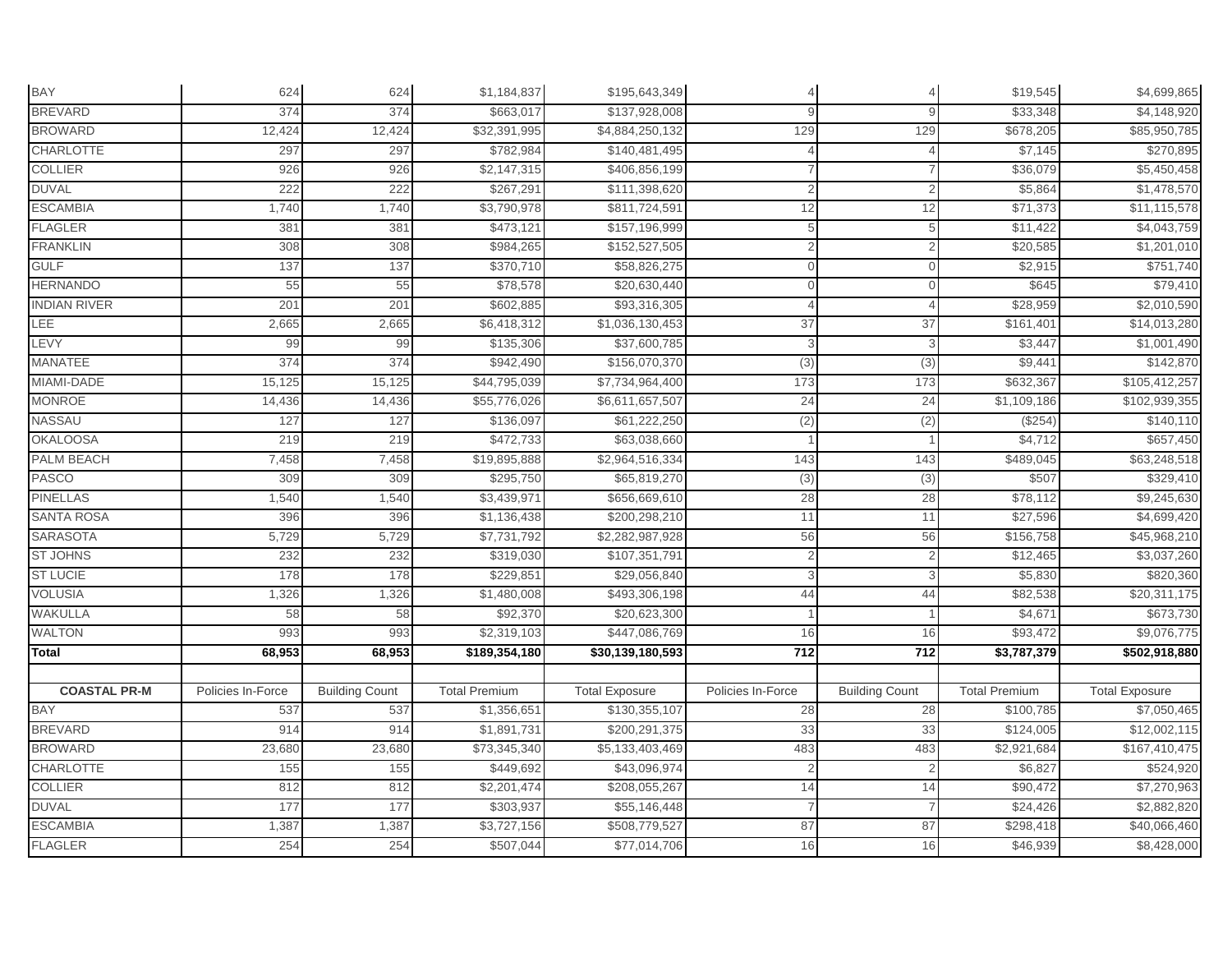| <b>FRANKLIN</b>            | 78                | 78                    | \$279,541            | \$21,699,520                 | (1)               | (1)                   | \$6,063              | \$262,410                              |
|----------------------------|-------------------|-----------------------|----------------------|------------------------------|-------------------|-----------------------|----------------------|----------------------------------------|
| <b>GULF</b>                | 55                | 55                    | \$132,267            | \$9,041,890                  | (2)               | (2)                   | (\$7,194)            | (\$102,560)                            |
| <b>HERNANDO</b>            | 534               | 534                   | \$1,293,413          | \$221,360,915                | 11                | 11                    | \$44,593             | \$6,728,585                            |
| <b>INDIAN RIVER</b>        | 214               | 214                   | \$744,968            | \$65,371,625                 | 13                | 13                    | \$93,173             | \$6,235,980                            |
| LEE                        | 1,836             | 1,836                 | \$4,456,818          | \$409,169,863                | 62                | 62                    | \$284,714            | \$27,065,931                           |
| LEVY                       | 43                | 43                    | \$121,671            | \$13,733,545                 |                   |                       | \$8,932              | \$817,025                              |
| MANATEE                    | 205               | 205                   | \$557,638            | \$48,392,285                 |                   | 3                     | \$14,949             | \$1,106,095                            |
| MIAMI-DADE                 | 35,311            | 35,31'                | \$111,200,298        | \$8,122,644,408              | 711               | 711                   | \$3,820,134          | \$234,523,961                          |
| <b>MONROE</b>              | 2,347             | 2,347                 | \$9,917,886          | \$912,226,801                | 14                | 14                    | \$174,867            | \$9,926,830                            |
| NASSAU                     | 47                | 47                    | \$107,580            | \$17,030,260                 |                   |                       | \$15,261             | \$2,655,340                            |
| <b>OKALOOSA</b>            | 105               | 105                   | \$279,086            | \$23,001,675                 |                   |                       | \$35,170             | \$2,788,960                            |
| PALM BEACH                 | 20,521            | 20,52                 | \$63,581,561         | \$5,104,847,334              | 674               | 674                   | \$3,196,838          | \$219,397,309                          |
| <b>PASCO</b>               | 3,304             | 3,304                 | \$5,846,132          | \$863,447,083                | 105               | 105                   | \$299,449            | \$44,769,981                           |
| <b>PINELLAS</b>            | 2,641             | 2,641                 | \$7,510,453          | \$789,445,128                | 68                | 68                    | \$297,745            | \$25,916,990                           |
| <b>SANTA ROSA</b>          | 174               | 174                   | \$617,458            | \$73,515,279                 | 14                | 14                    | \$74,961             | \$8,891,960                            |
| <b>SARASOTA</b>            | 4,983             | 4,983                 | \$9,708,438          | \$1,417,231,886              | 159               | 159                   | \$470,146            | \$69,748,563                           |
| <b>ST JOHNS</b>            | 142               | 142                   | \$288,402            | \$45,090,836                 |                   | 3                     | \$11,073             | \$408,910                              |
| <b>ST LUCIE</b>            | 600               | 600                   | \$1,195,466          | \$71,238,054                 |                   |                       | \$30,664             | \$797,755                              |
| <b>VOLUSIA</b>             | 2,932             | 2,932                 | \$5,014,417          | \$807,402,465                | 172               | 172                   | \$415,017            | \$69,343,297                           |
| WAKULLA                    | 27                | 27                    | \$73,820             | \$8,894,970                  | $\cap$            | $\Omega$              | \$1,045              | \$72,480                               |
| <b>WALTON</b>              | 492               | 492                   | \$1,379,349          | \$156,032,268                | 29                | 29                    | \$135,420            | \$14,256,115                           |
| Total                      | 104,507           | 104,507               | \$308,089,687        | \$25,556,960,963             | 2,722             | 2,722                 | \$13,036,576         | \$991,248,135                          |
|                            |                   |                       |                      |                              |                   |                       |                      |                                        |
|                            |                   |                       |                      |                              |                   |                       |                      |                                        |
| <b>COASTAL CR-W</b>        | Policies In-Force | <b>Building Count</b> | <b>Total Premium</b> | <b>Total Exposure</b>        | Policies In-Force | <b>Building Count</b> | <b>Total Premium</b> | <b>Total Exposure</b>                  |
| BAY                        |                   |                       | \$42,334             | \$10,667,000                 |                   | $\Omega$              | \$0                  | $\frac{6}{3}$                          |
| <b>BREVARD</b>             | 12                | 26                    | \$105,018            | \$29,837,000                 |                   | $\Omega$              | \$0                  |                                        |
| <b>BROWARD</b>             | 406               | 851                   | \$6,629,133          | \$999,414,780                | (12)              | (15)                  | \$204,559            | \$22,888,000                           |
| <b>CHARLOTTE</b>           |                   |                       | \$11,722             | \$1,756,000                  |                   |                       | \$0                  | \$0<br>\$0                             |
| <b>COLLIER</b>             | 45                | 120                   | \$2,422,726          | \$499,552,300                |                   |                       | \$188,495            | \$27,792,000                           |
| <b>DUVAL</b>               | $\overline{2}$    |                       | \$24,094             | \$2,739,000                  |                   | $\mathbf 0$           | \$1,324              | \$161,000                              |
| <b>ESCAMBIA</b>            | 6                 | 31                    | \$569,944            | \$99,717,300                 |                   | 10                    | \$205,892            | \$30,804,200                           |
| <b>GULF</b>                |                   | 5                     | \$2,176              | \$470,000                    |                   | $\Omega$              | \$0                  | \$0                                    |
| <b>INDIAN RIVER</b>        | 11                | 29                    | \$215,539            | \$37,064,000                 |                   | $\Delta$              | \$52,536             | \$5,908,000                            |
| LEE                        | 58                | 145                   | \$1,400,732          | \$339,989,100                |                   | 5                     | \$301,335            | \$64,557,000                           |
| <b>MANATEE</b>             | 8                 | 15                    | \$435,786            | \$50,276,000                 |                   | 3                     | \$243,487            | \$8,532,000                            |
| MIAMI-DADE                 | 605               | 1,023                 | \$12,084,395         | \$1,977,868,353              | (9)               | (9)                   | \$255,936            | \$29,848,000                           |
| <b>MONROE</b>              | 124               | 345                   | \$4,618,667          | \$536,482,785                | (2)               | (2)                   | \$42,684             | \$3,158,000                            |
| <b>OKALOOSA</b>            | 6                 | 31                    | \$186,323            | \$34,733,778                 | $\cap$            | $\Omega$              | \$0                  |                                        |
| PALM BEACH<br><b>PASCO</b> | 299               | 1,034                 | \$7,400,506<br>\$827 | \$1,213,084,652<br>\$121,000 | (7)               | (16)                  | (\$67,930)<br>\$0    | $\frac{6}{3}$<br>(\$10,019,000)<br>\$0 |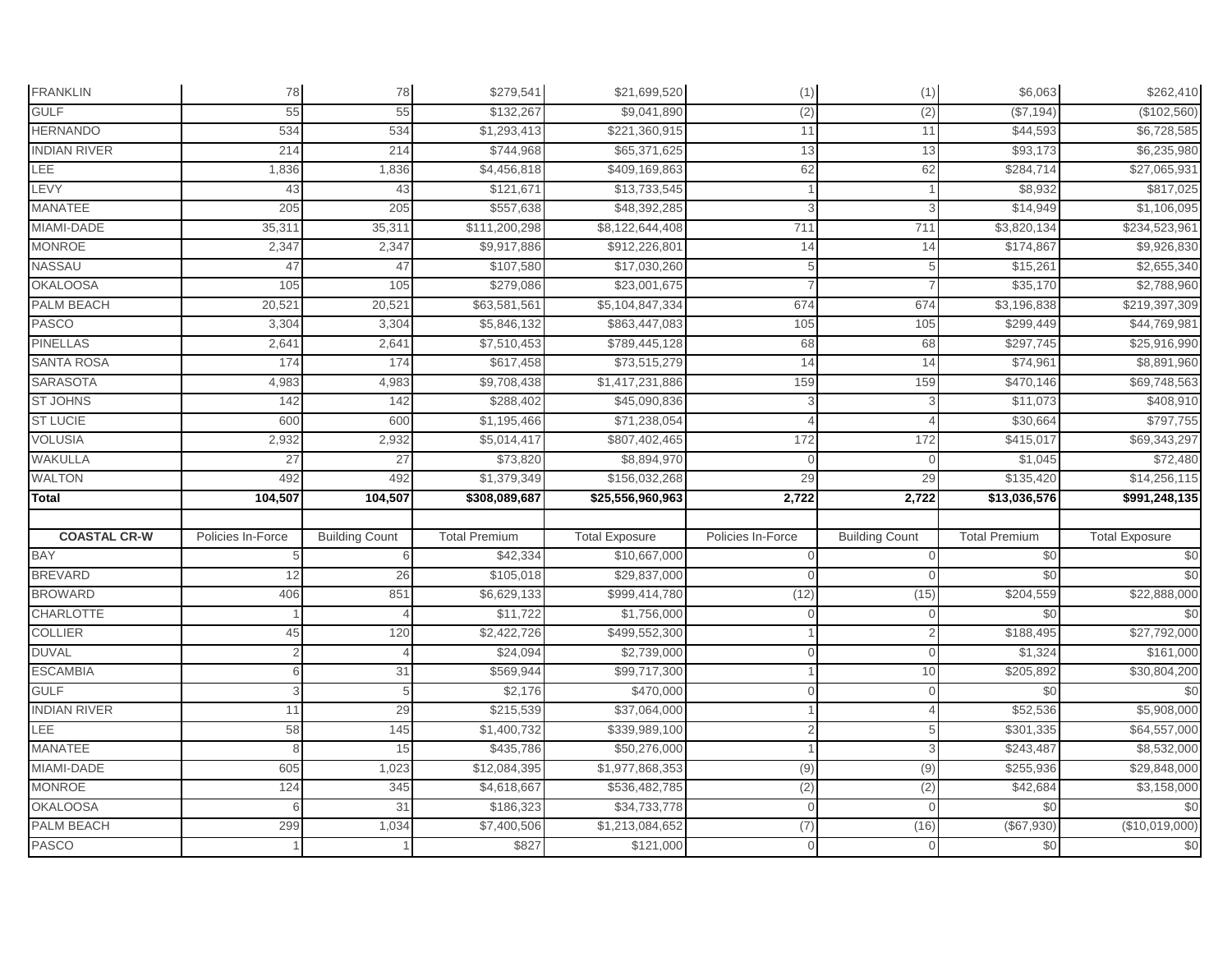| <b>PINELLAS</b>                  | 53                | 93                    | \$1,140,853              | \$244,271,100                |                   |                       | \$70,846               | \$4,907,000                |
|----------------------------------|-------------------|-----------------------|--------------------------|------------------------------|-------------------|-----------------------|------------------------|----------------------------|
| <b>SANTA ROSA</b>                |                   | 16                    | \$182,502                | \$13,745,000                 | $\Omega$          |                       | \$0                    | \$0                        |
| <b>SARASOTA</b>                  | 32                | 165                   | \$1,068,423              | \$274,638,209                | $\Omega$          | (2)                   | \$12,110               | \$5,197,000                |
| <b>ST JOHNS</b>                  |                   | 11                    | \$47,285                 | \$4,137,900                  | $\Omega$          | $\Omega$              | \$0                    | \$0                        |
| <b>ST LUCIE</b>                  | 17                | 88                    | \$344,660                | \$53,611,050                 |                   |                       | \$5,401                | \$931,000                  |
| <b>VOLUSIA</b>                   | 6                 | 13                    | \$67,244                 | \$32,743,000                 | $\cap$            |                       | \$0                    | \$0                        |
| <b>WALTON</b>                    | 18                | 36                    | \$51,489                 | \$8,426,000                  | $\Omega$          |                       | \$0                    | \$0                        |
| Total                            | 1,725             | 4,092                 | \$39,052,378             | \$6,465,345,307              | (23)              | (19)                  | \$1,516,675            | \$194,664,200              |
|                                  |                   |                       |                          |                              |                   |                       |                        |                            |
| <b>COASTAL CR-M</b>              | Policies In-Force | <b>Building Count</b> | <b>Total Premium</b>     | <b>Total Exposure</b>        | Policies In-Force | <b>Building Count</b> | <b>Total Premium</b>   | <b>Total Exposure</b>      |
| <b>BROWARD</b>                   | 22                | 30                    | \$554,257                | \$113,781,700                | (1)               | (1)                   | (\$13,078)             | \$1,401,800                |
| <b>COLLIER</b>                   |                   |                       | \$10,388                 | \$1,160,800                  | $\Omega$          | $\Omega$              | \$0                    | \$0                        |
| <b>INDIAN RIVER</b>              |                   |                       | \$24,842                 | \$8,786,700                  |                   |                       | \$0                    | \$0                        |
| LEE                              |                   | 2                     | \$9,289                  | \$4,088,800                  | $\Omega$          |                       | \$358                  | \$118,700                  |
| MIAMI-DADE                       | 51                | 73                    | \$1,445,566              | \$310,779,783                | (1)               | (1)                   | \$7,341                | \$1,290,100                |
| <b>MONROE</b>                    | 5                 | 12                    | \$264,757                | \$28,295,300                 | $\Omega$          | $\Omega$              | \$87,140               | \$3,248,300                |
| PALM BEACH                       | 15                | 118                   | \$476,666                | \$126,975,000                | (1)               | (2)                   | (\$5,753)              | (\$296,400)                |
| <b>PINELLAS</b>                  | 5                 | 5                     | \$31,037                 | \$7,951,500                  | $\Omega$          |                       | \$2,298                | \$286,600                  |
| <b>SARASOTA</b>                  |                   | 14                    | \$120,800                | \$11,036,300                 |                   |                       | \$0                    | \$0                        |
| <b>VOLUSIA</b>                   |                   |                       | \$2,797                  | \$1,235,800                  | $\cap$            |                       | \$0                    | \$0                        |
|                                  |                   |                       |                          |                              |                   |                       |                        |                            |
| <b>Total</b>                     | 104               | 259                   | \$2,940,399              | \$614,091,683                | $\overline{3}$    | $\overline{(3)}$      | \$78,306               | \$6,049,100                |
|                                  |                   |                       |                          |                              |                   |                       |                        |                            |
| <b>COASTAL CNR-W</b>             | Policies In-Force | <b>Building Count</b> | <b>Total Premium</b>     | <b>Total Exposure</b>        | Policies In-Force | <b>Building Count</b> | <b>Total Premium</b>   | <b>Total Exposure</b>      |
| <b>BAY</b>                       | 33                | 38                    | \$183,194                | \$22,073,000                 |                   |                       | \$2,084                | \$187,000                  |
| <b>BREVARD</b>                   | 34                | 56                    | \$217,406                | \$21,990,000                 |                   |                       | \$13,329               | \$1,635,000                |
| <b>BROWARD</b>                   | 356               | 433                   | \$2,530,865              | \$248,976,752                | (9)               | (15)                  | (\$85,660)             | (\$7,262,000)              |
| <b>CHARLOTTE</b>                 | 3                 | 13                    | \$91,652                 | \$8,288,000                  |                   |                       | \$0                    | \$0                        |
| <b>COLLIER</b>                   | 39                | 59                    | \$367,361                | \$37,635,518                 | (3)               | (3)                   | (\$11, 139)            | (\$2,086,000)              |
| <b>DUVAL</b>                     |                   |                       | \$10,071                 | \$1,240,000                  | $\Omega$          |                       | \$0                    | \$0                        |
| <b>ESCAMBIA</b>                  | 100               | 135                   | \$505,422                | \$75,767,738                 | $\Omega$          |                       | \$18,044               | \$1,378,000                |
| <b>FLAGLER</b>                   | 6                 | 10                    | \$25,635                 | \$3,445,000                  | $\Omega$          |                       | \$1,485                | \$149,000                  |
| <b>FRANKLIN</b>                  |                   |                       | \$4,535                  | \$510,000                    | $\Omega$          | $\Omega$              | \$0                    | \$0                        |
| <b>GULF</b>                      |                   |                       | \$5,722                  | \$1,000,000                  | $\Omega$          | $\Omega$              | \$0                    | \$0                        |
| <b>HERNANDO</b>                  |                   |                       | \$415                    | \$48,000                     |                   | $\Omega$              | \$0                    | \$0                        |
| <b>INDIAN RIVER</b>              | 6                 | 6                     | \$19,983                 | \$1,717,000                  | $\cap$            |                       | \$0                    |                            |
| LEE                              | 62                | 259                   | \$1,280,678              | \$129,482,340                | $\Omega$          |                       | \$13,444               | \$0<br>\$741,000           |
| <b>MANATEE</b>                   | 14                | 23                    | \$163,097                | \$16,409,302                 | $\Omega$          | $\Omega$              | \$0                    | \$0                        |
| MIAMI-DADE                       | 348               | 512                   | \$3,456,512              | \$264,924,284                | (13)              | (15)                  | (\$92,322)             | (\$9,502,000)              |
| <b>MONROE</b><br><b>OKALOOSA</b> | 553               | 1,075                 | \$11,181,092<br>\$28,332 | \$576,143,551<br>\$2,654,000 | (1)<br>(1)        |                       | \$224,602<br>(\$2,111) | \$4,075,000<br>(\$338,000) |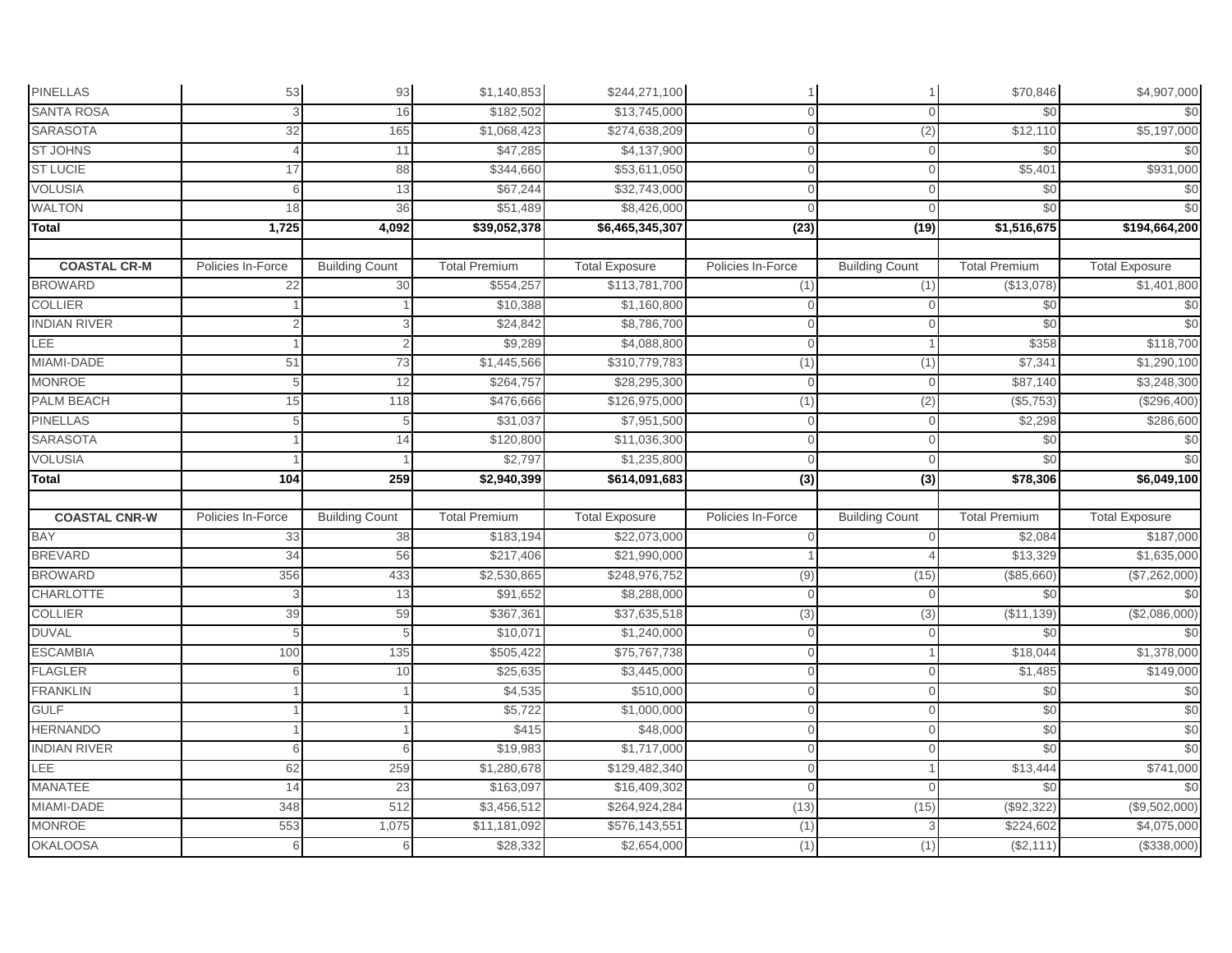| PALM BEACH           | 417               | 514                   | \$3,000,709          | \$282,946,810         | (8)               | (14)                  | (\$16,077)           | (\$3,344,400)         |
|----------------------|-------------------|-----------------------|----------------------|-----------------------|-------------------|-----------------------|----------------------|-----------------------|
| <b>PASCO</b>         |                   |                       | \$12.730             | \$1,514,000           |                   |                       | \$135                | \$0                   |
| <b>PINELLAS</b>      | 25                | 47                    | \$280,902            | \$30,394,600          |                   |                       | \$30,429             | \$1,198,000           |
| <b>SANTA ROSA</b>    | 14                | 17                    | \$114,874            | \$8,640,400           | $\cap$            | $\mathbf{0}$          | \$0                  | \$0                   |
| <b>SARASOTA</b>      | 54                | 106                   | \$392,617            | \$48,222,605          | (2)               | (4)                   | (\$40,017)           | (\$3,231,000)         |
| <b>VOLUSIA</b>       | 27                | 31                    | \$78,932             | \$14,832,795          | (1)               | (1)                   | \$460                | (\$3,000)             |
| <b>WALTON</b>        | 11                | 17                    | \$67,912             | \$10,281,000          | (1)               | (2)                   | (\$3,816)            | (\$998,000)           |
| Total                | 2,120             | 3,369                 | \$24,020,648         | \$1,809,136,695       | (37)              | (45)                  | \$52,870             | (\$17,401,400)        |
|                      |                   |                       |                      |                       |                   |                       |                      |                       |
| <b>COASTAL CNR-M</b> | Policies In-Force | <b>Building Count</b> | <b>Total Premium</b> | <b>Total Exposure</b> | Policies In-Force | <b>Building Count</b> | <b>Total Premium</b> | <b>Total Exposure</b> |
| <b>BREVARD</b>       |                   |                       | \$25,718             | \$5,147,100           |                   | $\Omega$              | \$0                  | \$0                   |
| <b>BROWARD</b>       |                   | 5                     | \$15,233             | \$1,526,600           |                   | $\mathbf{0}$          | \$0                  | \$0                   |
| <b>ESCAMBIA</b>      |                   |                       | \$4,079              | \$445,200             |                   |                       | \$0                  | \$0                   |
| <b>GULF</b>          |                   | 27                    | \$113,140            | \$8,355,500           |                   | $\Omega$              | \$0                  | \$0                   |
| LEE                  |                   |                       | \$3,750              | \$700,000             | $\Omega$          | $\mathbf{0}$          | \$0                  | \$0                   |
| LEVY                 |                   |                       | \$26,345             | \$2,220,100           |                   | $\mathbf 0$           | \$0                  | \$0                   |
| <b>MANATEE</b>       |                   |                       | \$30,330             | \$2,325,100           |                   | $\Omega$              | \$0                  | \$0                   |
| MIAMI-DADE           | 5                 |                       | \$35,654             | \$4,945,800           |                   | $\Omega$              | \$0                  | \$0                   |
| <b>MONROE</b>        | 6                 | 15                    | \$711,009            | \$25,436,600          |                   | $\Omega$              | \$0                  | \$0                   |
| PALM BEACH           | 10                | 13                    | \$40,259             | \$3,751,600           |                   |                       | \$0                  | \$0                   |
| <b>PINELLAS</b>      |                   | 15                    | \$155,476            | \$16,857,800          |                   | $\Omega$              | \$0                  | \$0                   |
| <b>SANTA ROSA</b>    |                   |                       | \$1,522              | \$166,000             |                   | $\mathbf{0}$          | \$0                  | \$0                   |
| <b>SARASOTA</b>      |                   |                       | \$1,426              | \$200,000             | ∩                 | $\mathbf{0}$          | \$0                  | \$0                   |
| <b>ST LUCIE</b>      |                   |                       | \$2,461              | \$400,000             |                   | $\Omega$              | \$0                  | \$0                   |
| Total                | 39                | 106                   | \$1,166,402          | \$72,477,400          | $\Omega$          | $\mathbf 0$           | \$0                  | \$0                   |
| <b>CLA CR-M</b>      | Policies In-Force | <b>Building Count</b> | <b>Total Premium</b> | <b>Total Exposure</b> | Policies In-Force | <b>Building Count</b> | <b>Total Premium</b> | <b>Total Exposure</b> |
| <b>ALACHUA</b>       |                   |                       | \$0                  | \$0                   | (1)               | (7)                   | (\$11,414)           | (\$2,439,900)         |
| BAY                  |                   |                       | \$9,919              | \$961,100             |                   | $\Omega$              | \$0                  | $\frac{6}{3}$         |
| <b>BREVARD</b>       | 13                | 46                    | \$191,620            | \$85,914,500          |                   | $\Omega$              | \$7,921              | \$272,900             |
| <b>BROWARD</b>       | 53                | 252                   | \$2,015,135          | \$551,398,800         |                   | $\overline{2}$        | \$33,462             | \$7,197,500           |
| <b>CHARLOTTE</b>     | 9                 | 20                    | \$136,797            | \$47,540,700          |                   | 15                    | \$74,386             | \$34,793,500          |
| <b>COLLIER</b>       | 22                | 116                   | \$957,858            | \$150,601,000         |                   | $\Omega$              | (\$645)              | (\$340,800)           |
| <b>ESCAMBIA</b>      |                   | 16                    | \$64,885             | \$7,593,200           |                   | $\Omega$              | \$0                  | \$0                   |
| <b>GULF</b>          |                   | 5                     | \$37,762             | \$5,422,600           |                   | $\Omega$              | \$0                  | \$0                   |
| <b>HERNANDO</b>      |                   |                       | \$71,789             | \$8,216,000           |                   | $\Omega$              | \$8,890              | \$631,400             |
| <b>HIGHLANDS</b>     |                   |                       | \$18,466             | \$4,758,600           |                   | $\Omega$              | \$0                  | \$0                   |
| <b>HILLSBOROUGH</b>  |                   | 123                   | \$692,124            | \$120,046,800         | $\cap$            | $\mathbf 0$           | \$0                  | \$0                   |
| <b>INDIAN RIVER</b>  |                   | 50                    | \$120,756            | \$20,600,300          |                   | $\Omega$              | \$0                  | \$0                   |
| LEE                  |                   |                       |                      |                       |                   |                       |                      |                       |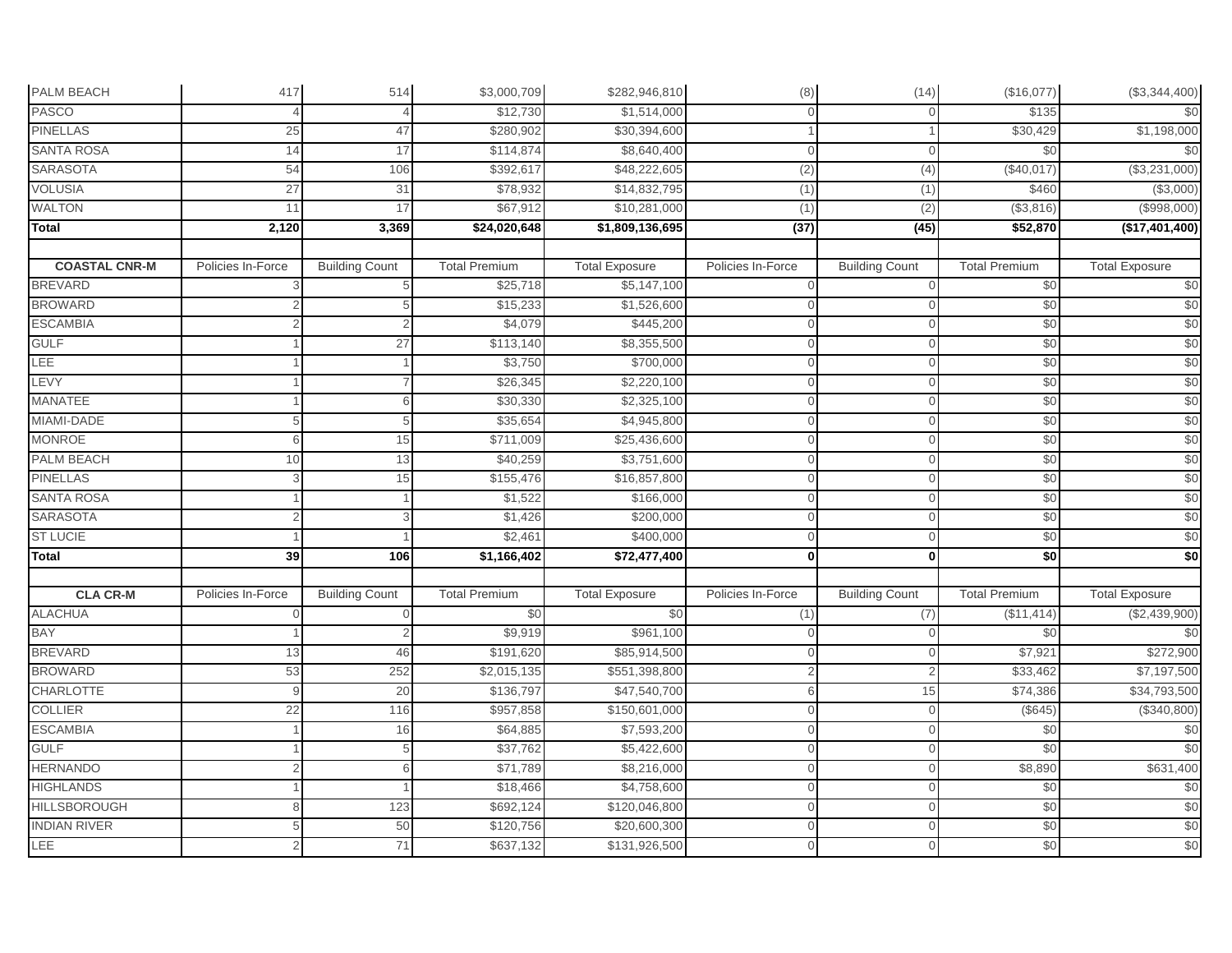| LEON                |                   |                       | \$9,269              | \$4,824,900                 | $\Omega$          | $\mathbf{0}$          | \$0                    | \$0                   |
|---------------------|-------------------|-----------------------|----------------------|-----------------------------|-------------------|-----------------------|------------------------|-----------------------|
| <b>MANATEE</b>      |                   | 75                    | \$642,603            | \$83,932,000                | $\Omega$          |                       | \$79,141               | \$25,430,400          |
| <b>MARION</b>       |                   |                       | \$277                | \$50,900                    | $\Omega$          | $\Omega$              | \$0                    | \$0                   |
| <b>MARTIN</b>       | 13                | 160                   | \$422,928            | \$120,810,610               |                   | 6                     | \$21,283               | \$3,855,100           |
| MIAMI-DADE          | 306               | 787                   | \$6,605,217          | \$1,649,177,200             | (1)               | 20                    | \$343,262              | \$85,955,500          |
| <b>NASSAU</b>       |                   | 8                     | \$47,189             | \$4,510,800                 | $\Omega$          | $\Omega$              | \$0                    | \$0                   |
| <b>OKALOOSA</b>     |                   | 12                    | \$57,571             | \$10,889,900                | $\Omega$          |                       | \$1,019                | \$132,600             |
| ORANGE              |                   | 52                    | \$270,385            | \$48,119,300                | $\overline{0}$    | $\Omega$              | \$33,748               | \$5,359,600           |
| <b>PALM BEACH</b>   | 43                | 806                   | \$2,887,035          | \$788,307,700               | (1)               | 14                    | \$269,759              | \$13,539,400          |
| PASCO               |                   | 322                   | \$585,585            | \$73,033,500                | (1)               | (4)                   | (\$17,777)             | (\$7,903,400)         |
| <b>PINELLAS</b>     | 77                | 444                   | \$3,553,366          | \$933,438,900               | $\mathcal{P}$     | $\kappa$              | \$242,306              | \$39,609,800          |
| <b>SARASOTA</b>     |                   | 20                    | \$151,047            | \$14,546,700                |                   | 20                    | \$151,047              | \$14,546,700          |
| <b>SEMINOLE</b>     |                   | 38                    | \$146,026            | \$36,941,700                | $\Omega$          |                       | \$0                    | \$0                   |
| <b>ST LUCIE</b>     |                   | 48                    | \$129,520            | \$28,060,000                | $\Omega$          |                       | \$0                    | \$0                   |
| <b>VOLUSIA</b>      |                   |                       | \$23,225             | \$6,513,300                 | $\Omega$          | $\Omega$              | (\$2,842)              | \$0                   |
| <b>Total</b>        | 594               | 3,492                 | \$20,485,486         | $\overline{$4,938,137,510}$ | 8 <sup>1</sup>    | 74                    | $\overline{1,233,546}$ | \$220,640,300         |
|                     |                   |                       |                      |                             |                   |                       |                        |                       |
| <b>CLA CNR-M</b>    | Policies In-Force | <b>Building Count</b> | <b>Total Premium</b> | <b>Total Exposure</b>       | Policies In-Force | <b>Building Count</b> | <b>Total Premium</b>   | <b>Total Exposure</b> |
| <b>BAY</b>          | 8                 | 15                    | \$61,613             | \$9,038,500                 |                   |                       | \$1,646                | \$170,000             |
| <b>BREVARD</b>      | 11                | 23                    | \$91,598             | \$15,736,600                |                   |                       | \$0                    | \$0                   |
| <b>BROWARD</b>      | 6                 | 6                     | \$44,908             | \$7,514,600                 |                   |                       | \$2,609                | \$220,000             |
| <b>CHARLOTTE</b>    |                   |                       | \$1,964              | \$275,000                   | $\Omega$          |                       | \$0                    | $\frac{6}{3}$         |
| <b>CITRUS</b>       |                   |                       | \$2,469              | \$344,500                   | $\overline{0}$    | $\Omega$              | \$368                  | \$104,500             |
| <b>COLLIER</b>      |                   |                       | \$13,839             | \$2,596,000                 | $\Omega$          | $\Omega$              | \$0                    | \$0                   |
| <b>ESCAMBIA</b>     |                   | 16                    | \$77,998             | \$11,845,200                | $\Omega$          |                       | \$7,537                | \$762,100             |
| <b>GULF</b>         |                   |                       | \$6,693              | \$559,200                   | $\Omega$          |                       | \$0                    | $\frac{6}{3}$         |
| <b>HILLSBOROUGH</b> |                   |                       | \$3,156              | \$481,200                   | $\Omega$          | $\Omega$              | \$0                    | \$0                   |
| LAKE                |                   | 3                     | \$11,350             | \$2,560,700                 | $\Omega$          |                       | \$0                    | \$0                   |
| LEE                 |                   |                       | \$33,799             | \$6,324,900                 | $\Omega$          | $\Omega$              | \$0                    | \$0                   |
| <b>MANATEE</b>      | 6                 | 6                     | \$25,643             | \$2,519,600                 | $\Omega$          | $\mathbf{0}$          | \$1,301                | \$131,400             |
| <b>MARTIN</b>       |                   |                       | \$28,558             | \$2,004,100                 | $\Omega$          | $\Omega$              | \$0                    | $\frac{6}{3}$         |
| MIAMI-DADE          | 16                | 19                    | \$176,833            | \$17,572,100                |                   |                       | \$35,146               | \$3,075,600           |
| <b>OKALOOSA</b>     | 11                | 13                    | \$57,552             | \$7,835,400                 | $\Omega$          |                       | \$0                    | \$0                   |
| ORANGE              |                   |                       | \$4,761              | \$627,800                   | $\Omega$          | $\Omega$              | \$0                    | \$0                   |
| <b>PALM BEACH</b>   | $\overline{2}$    | $\overline{2}$        | \$15,325             | \$908,000                   | $\Omega$          | $\Omega$              | \$0                    | \$0                   |
| <b>PASCO</b>        |                   |                       | \$2,588              | \$355,000                   |                   |                       | \$2,588                | \$355,000             |
| <b>PINELLAS</b>     | 35                | 41                    | \$153,041            | \$30,205,900                | $\Omega$          |                       | \$2,351                | \$439,700             |
| <b>POLK</b>         |                   | 3                     | \$22,229             | \$4,050,000                 | $\overline{0}$    | $\Omega$              | \$115                  | \$0                   |
| <b>SANTA ROSA</b>   | 12                | 16                    | \$82,602             | \$13,460,300                | $\Omega$          | 0                     | \$0                    | \$0                   |
| <b>SARASOTA</b>     | 6                 |                       | \$40,044             | \$6,939,700                 | $\Omega$          | $\Omega$              | \$0                    | \$0                   |